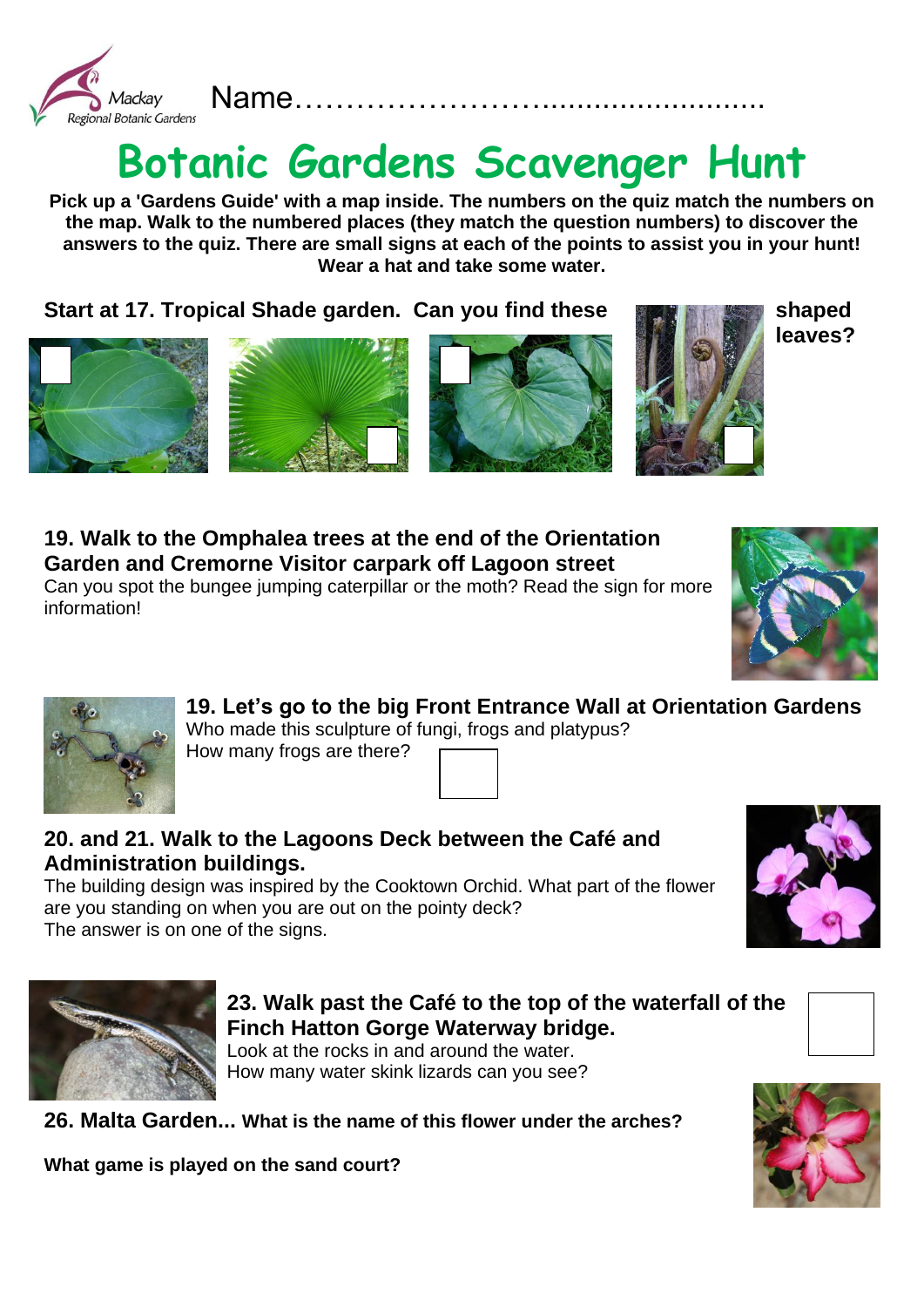

**27. Screens and Hedges** Closest to the path is a row of Native Hibiscus bushes.

See if you can find any Harlequin Bugs. They may be orange or blue. Can you see other creatures? Maybe draw one that you have seen.



**28. Sister City Garden...** What three colours are featured in the living logo of Matsuura City, our sister city in Japan. Tick the correct colours.





**31. Heritage Gardens...** Whose Garden has lots of Nasturtiums (orange flowers in photo)

Circle the correct garden name.

Rawson's on the Hollow Summerlands

Kitchen Garden Cremorne

**32. Coal Garden...**

How many Dinosaur footprints are near the waterlily print in the path?



**36. Eulamere Boardwalk:**

Which bird has a bill like a ladle?

What is the name of the small bird with red on its back?



**Walk along this path till you come to a set of stairs. Make your way up to the top.**



#### **37. Torres Strait Islands pathway**

The path is long and blue with lots of pictures (mosaics) in it. How many turtles can you find?

How many shells?



How many butterfly mosaics are in the big kids play area? Try out all the play equipment while you are here.